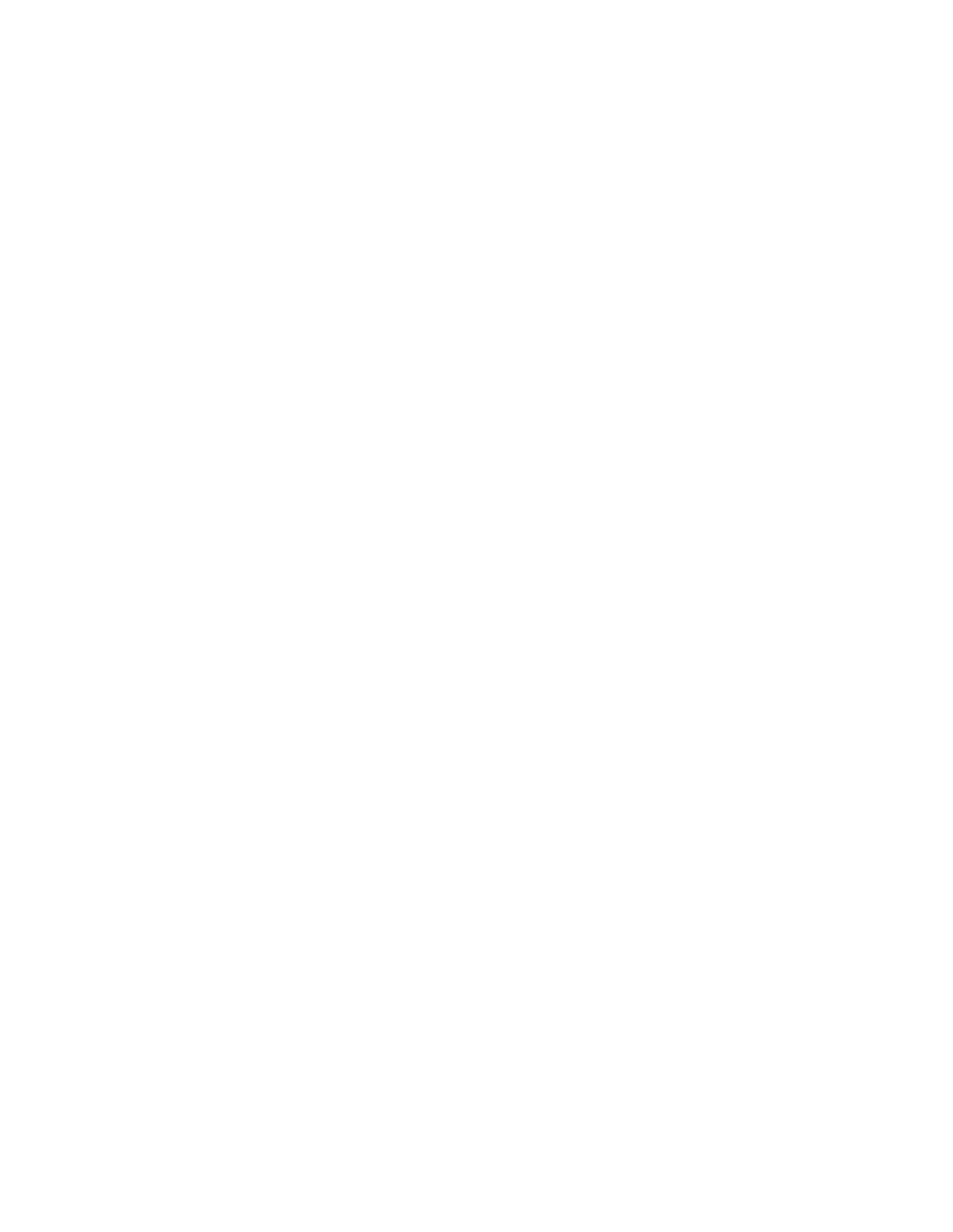*Bill 8* 

# **BILL 8**

2022

## **APPROPRIATION (SUPPLEMENTARY SUPPLY) ACT, 2022**

*(Assented to , 2022)* 

#### MOST GRACIOUS SOVEREIGN:

#### **Preamble**

WHEREAS it appears by a Message from Her Honour Salma Lakhani, Lieutenant Governor of the Province of Alberta, and the Supplementary Supply Estimates accompanying the Message, that the sums hereinafter mentioned are required to defray certain charges and expenses of the Public Service of Alberta not otherwise provided for during the fiscal year ending March 31, 2022 and for other purposes relating thereto:

MAY IT THEREFORE PLEASE YOUR MAJESTY that it be enacted and be it enacted by the Queen's Most Excellent Majesty, by and with the advice and consent of the Legislative Assembly of Alberta, as follows:

#### **Legislative Assembly**

**1** From the General Revenue Fund, there may be paid and applied a sum of \$55 000 towards defraying the further charges and expenses of the Legislative Assembly for the fiscal year ending March 31, 2022, not otherwise provided for, as shown in the Schedule.

#### **Expenses**

**2** From the General Revenue Fund, there may be paid and applied a sum of \$1 198 504 000 towards defraying the further charges and expenses of the Public Service classed as expense for the fiscal year ending March 31, 2022, not otherwise provided for, as shown in the Schedule.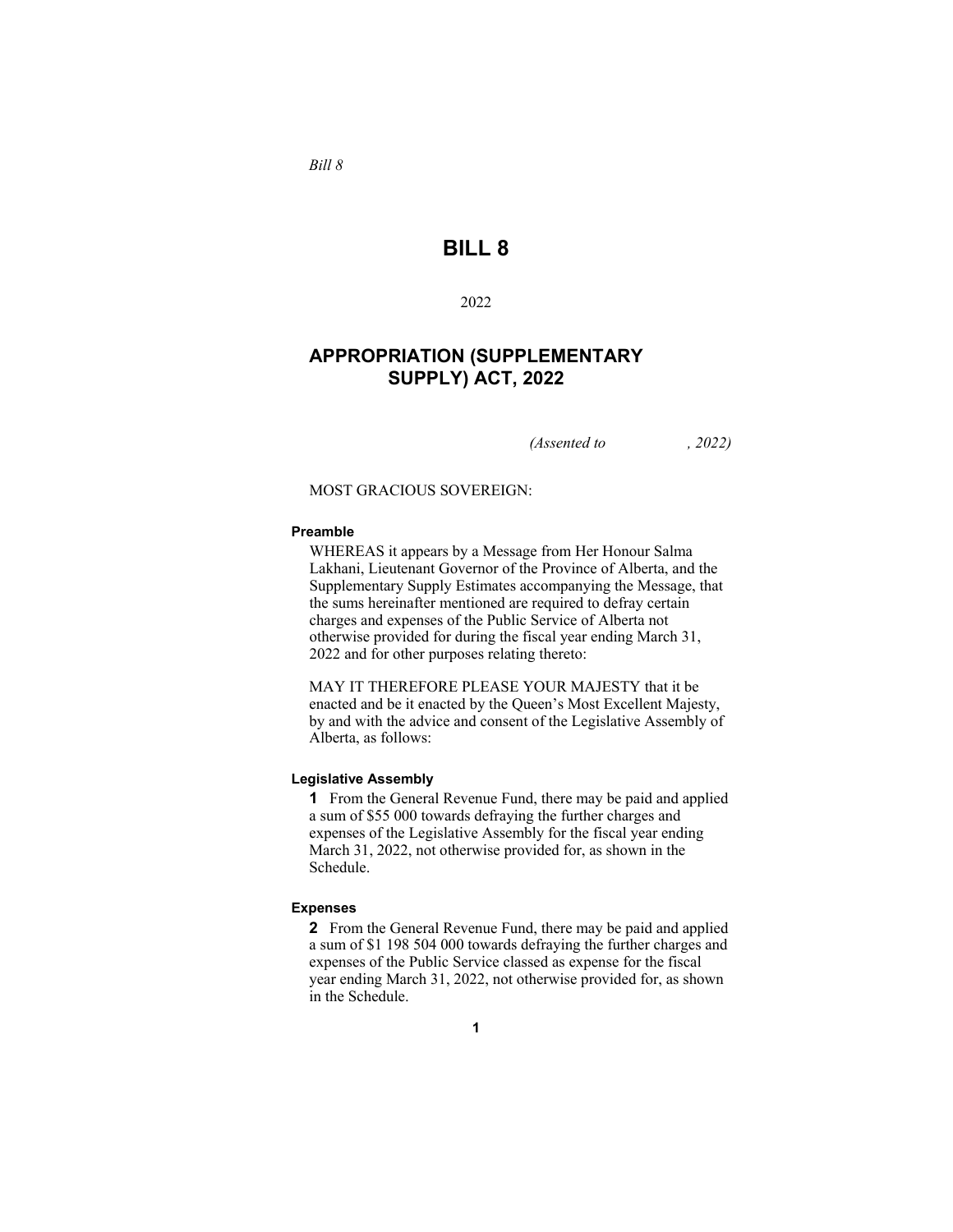#### **Capital Investment**

**3** From the General Revenue Fund, there may be paid and applied a sum of \$1 000 000 towards defraying the further charges and expenses of the Public Service classed as capital investment for the fiscal year ending March 31, 2022, not otherwise provided for, as shown in the Schedule.

### **Accountability**

**4** The due application of all money expended under this Act shall be accounted for.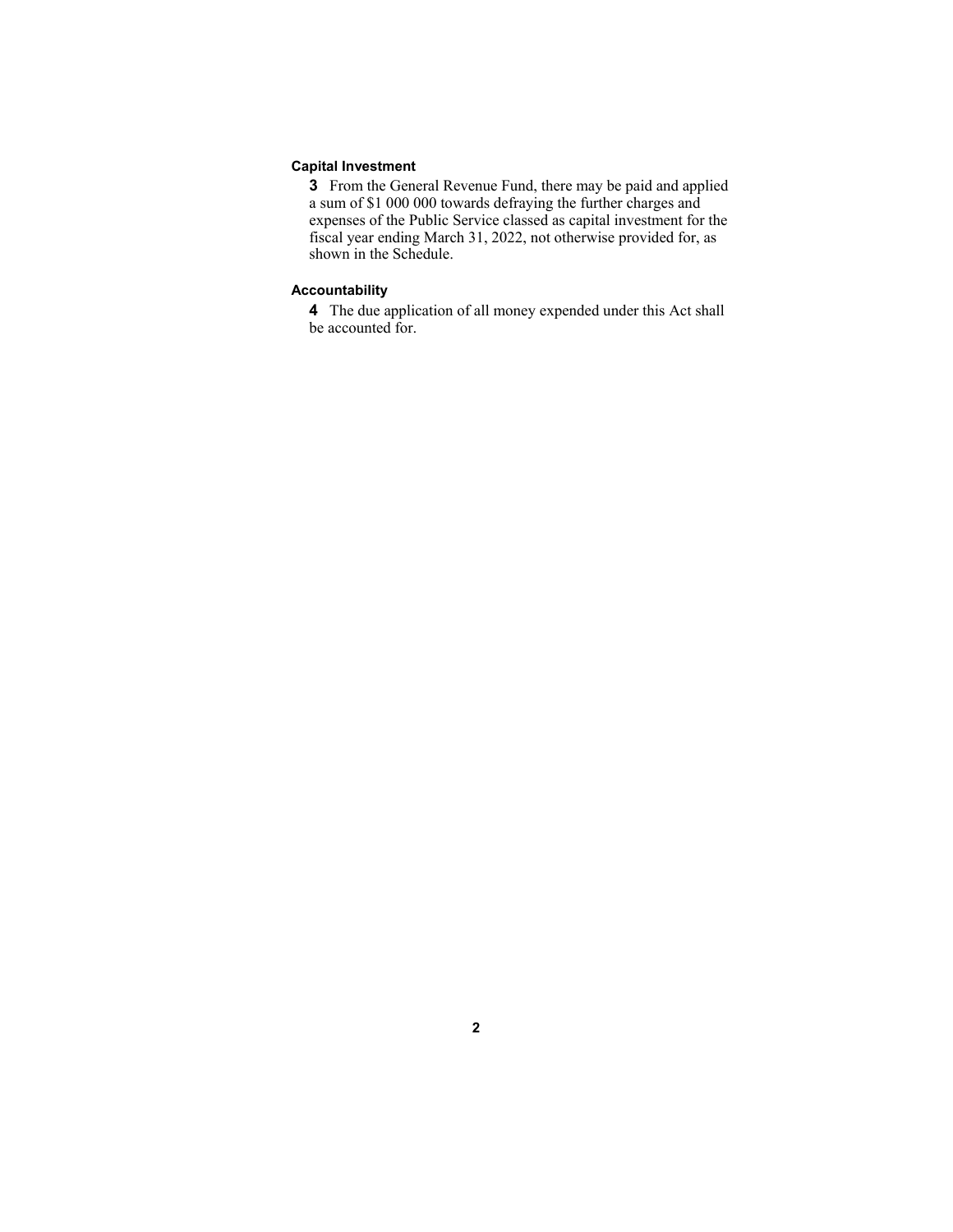## **Schedule**

Votes

## **LEGISLATIVE ASSEMBLY**

| OFFICE OF THE INFORMATION AND<br>PRIVACY COMMISSIONER       | \$<br>55 000                   |
|-------------------------------------------------------------|--------------------------------|
| Amount to be voted under section 1                          | \$<br>55 000                   |
| <b>GOVERNMENT</b>                                           |                                |
| <b>CHILDREN'S SERVICES</b><br>Expense<br>Capital Investment | \$<br>134 726 000<br>1 000 000 |
| <b>CULTURE AND STATUS OF WOMEN</b><br>Expense               | \$<br>10 350 000               |
| <b>ENERGY</b><br>Expense                                    | \$<br>96 246 000               |
| <b>HEALTH</b><br>Expense                                    | \$<br>725 974 000              |
| <b>MUNICIPAL AFFAIRS</b><br>Expense                         | \$<br>231 208 000              |
| Expense amounts to be voted under section 2                 | \$<br>1 198 504 000            |
| Capital Investment amounts to be voted under<br>section 3   | \$<br>1 000 000                |